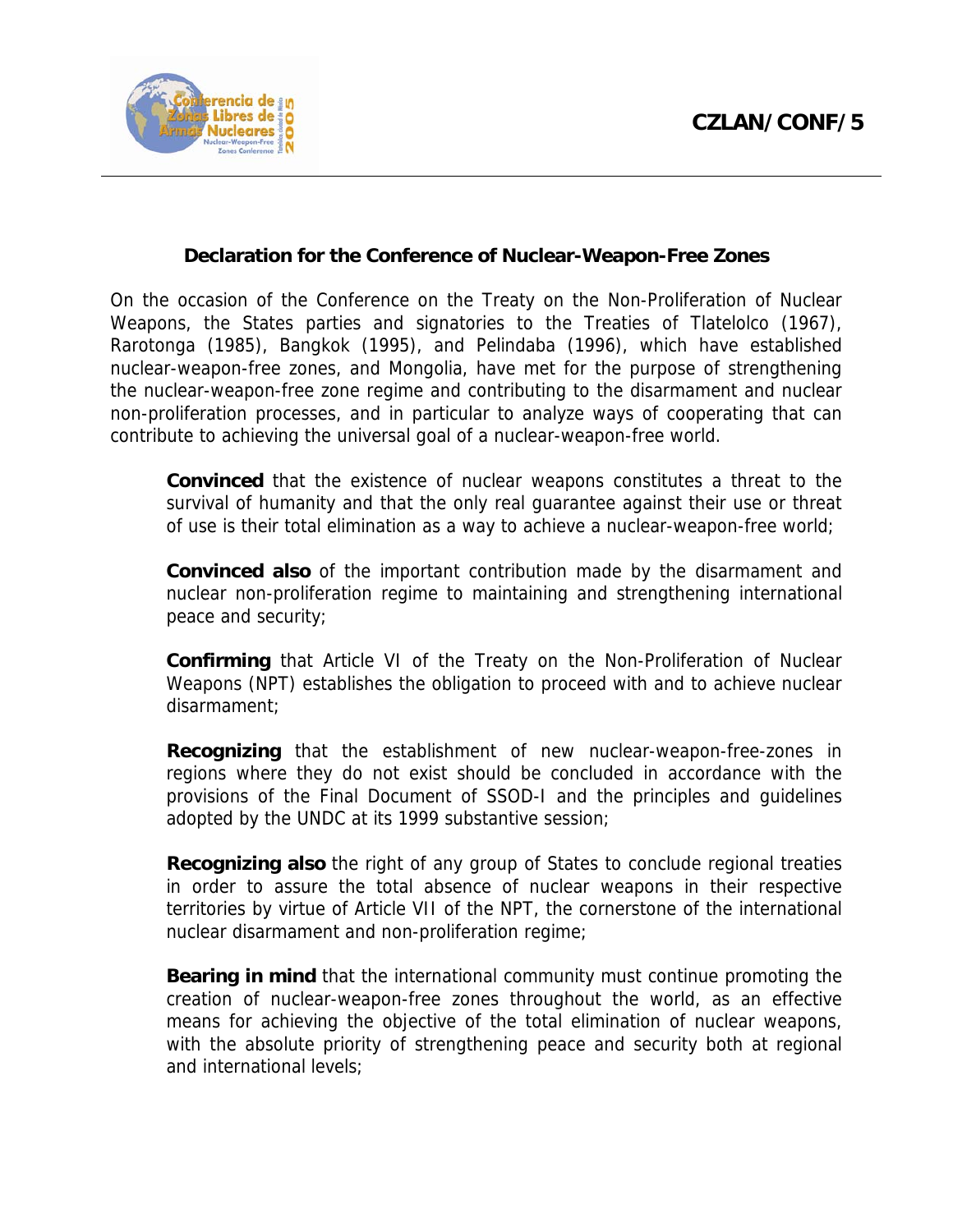

 **Recognizing** multilateralism as the core principle of disarmament negotiations and nuclear non-proliferation efforts aimed at maintaining, strengthening and enlarging the scope of universal nuclear disarmament norms, as well as the complementary nature of irreversible and verifiable unilateral and bilateral measures in this area;

 **Welcoming** the establishment of nuclear-weapon-free-zones created by the Treaties of Tlatelolco, Rarotonga, Bangkok and Pelindaba as a positive step towards achieving the objective of global nuclear disarmament, and the interest expressed by States Parties and signatories to such Treaties in promoting cooperation and consultation mechanisms among themselves, their treaty agencies and other interested States;

- 1. **We reaffirm** that the continued existence of nuclear weapons constitutes a threat to all humanity and that their use would have catastrophic consequences for life on Earth. Therefore, we believe in the need to move toward the priority objective of nuclear disarmament and to achieve the total elimination and prohibition of nuclear weapons.
- 2. **We are convinced** that reaching the objective of permanently eliminating and prohibiting nuclear weapons requires firm political will from all States, particularly those States that possess nuclear weapons.
- 3. **We are also convinced** that the establishment of internationally recognized nuclear-weapon-free zones on the basis of agreements entered into freely among the States of the zone concerned strengthens world and regional peace and security, reinforces the nuclear non-proliferation regime, and contributes to the achievement of nuclear disarmament. The establishment of such zones and the full compliance with those agreements or arrangements ensures that the zones are genuinely free from nuclear weapons, and respect for such zones by Nuclear-Weapon-States, constitute an important nuclear disarmament measure.
- 4. **We reaffirm** that the NPT constitutes an essential instrument of the nuclear disarmament and non-proliferation regime and therefore reiterate the validity of its set of principles, obligations, and rights, in particular Articles III, IV, VI and VII.
- 5. **We reaffirm** the importance of achieving the universality of the NPT and urge those States that are not parties thereto to accede to the Treaty without delay or conditions as non-nuclear-weapon States.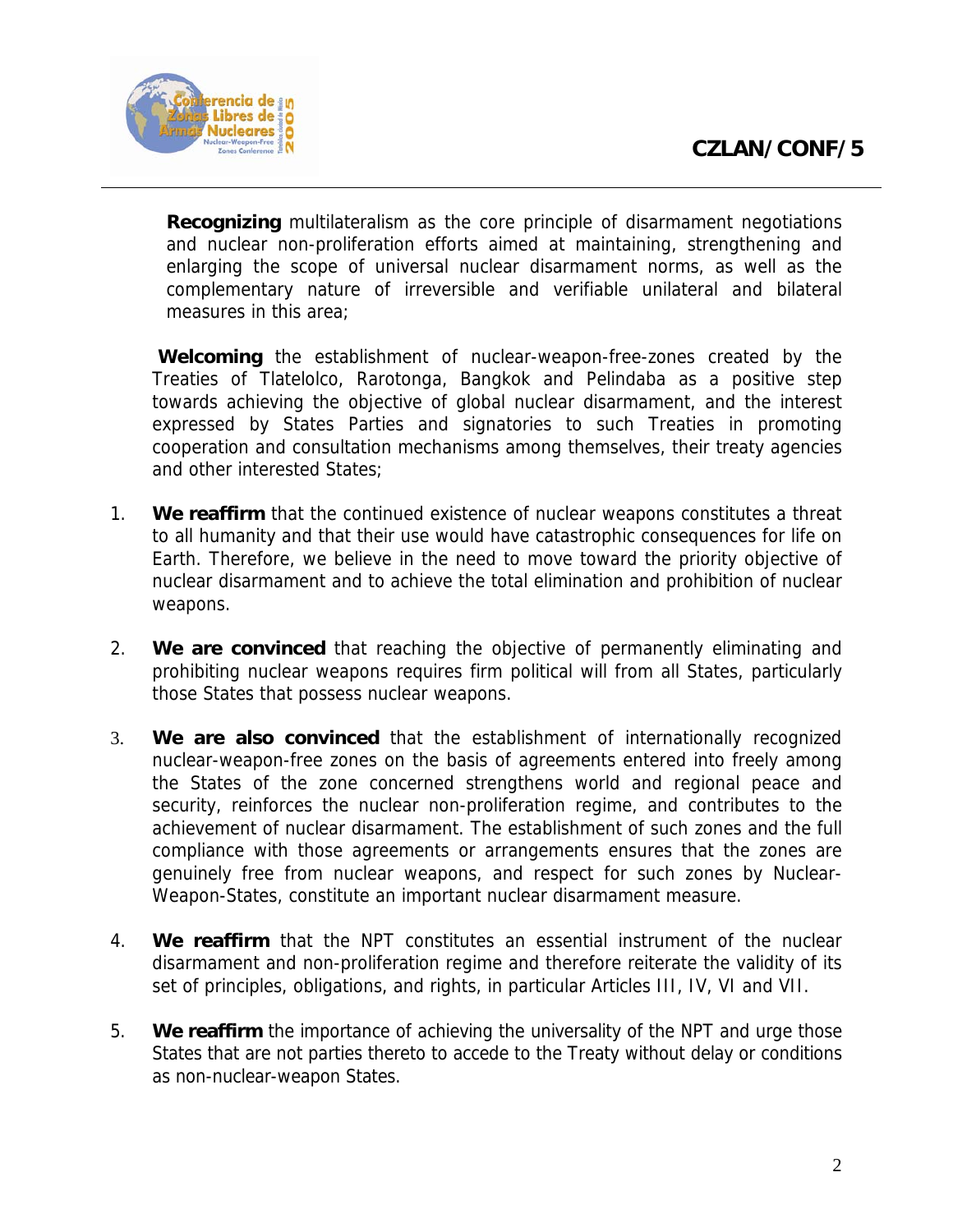

- 6. **We express our deep concern** over the lack of progress to date on the application of nuclear disarmament measures agreed to by all States Parties at the 2000 Review Conference of the Parties to the Treaty on the Non-Proliferation of Nuclear Weapons, and urge all States to comply immediately with the obligation set forth in Article VI of the NPT to undertake to pursue negotiations in good faith on effective measures relating to cessation of the nuclear arms race at an early date and to nuclear disarmament, and on a treaty on general and complete disarmament under strict and effective international control, recalling in particular the unequivocal undertaking by the nuclear-weapon States to accomplish the total elimination of their nuclear arsenals leading to nuclear disarmament, to which all States parties are committed.
- 7. **We express our deep concern** with new strategic security doctrines, which assign a broader role to nuclear weapons, imply intentions to develop new types of nuclear weapons or rationalization for their use, as well as to review agreed principles, in particular, the irreversibility of nuclear disarmament.
- 8. **We reaffirm** that the use or threat of use of nuclear weapons constitutes a breach of international law and the United Nations Charter, and a crime against humanity, as declared in UN General Assembly Resolutions 1653 (XVI), of 24 November 1961, 33/71 B, of 14 December 1978, 34/83 G, of 11 December 1979, 35/152 D, of 12 December 1980 and 36/92 I, of 9 December 1981.
- 9. **We strongly support** the unanimous conclusion of the International Court of Justice that there exists an obligation to pursue in good faith and bring to a conclusion negotiations leading to nuclear disarmament in all its aspects, under strict and effective international control.
- 10. **We are convinced** that a continued reduction in non-strategic nuclear weapons constitutes an integral part of the nuclear disarmament process and consider that the fundamental principles of transparency, verification, and irreversibility must be applied to all measures in this area.
- 11. **We urge** the Nuclear Weapon States to provide effective guarantees to non-nuclearweapon States that they will not use or threaten to use nuclear weapons against them. In this regard, in addition to the commitments taken on within the framework of UN Security Council Resolution 984 (1995) and the legally binding security assurances set forth in the relevant Protocols to the treaties establishing nuclearweapon-free zones, we also urge Nuclear Weapon States to continue taking steps toward concluding a universal**,** unconditional and legally-binding universal treaty on security assurances for non-nuclear-weapon States and that until such treaty exists to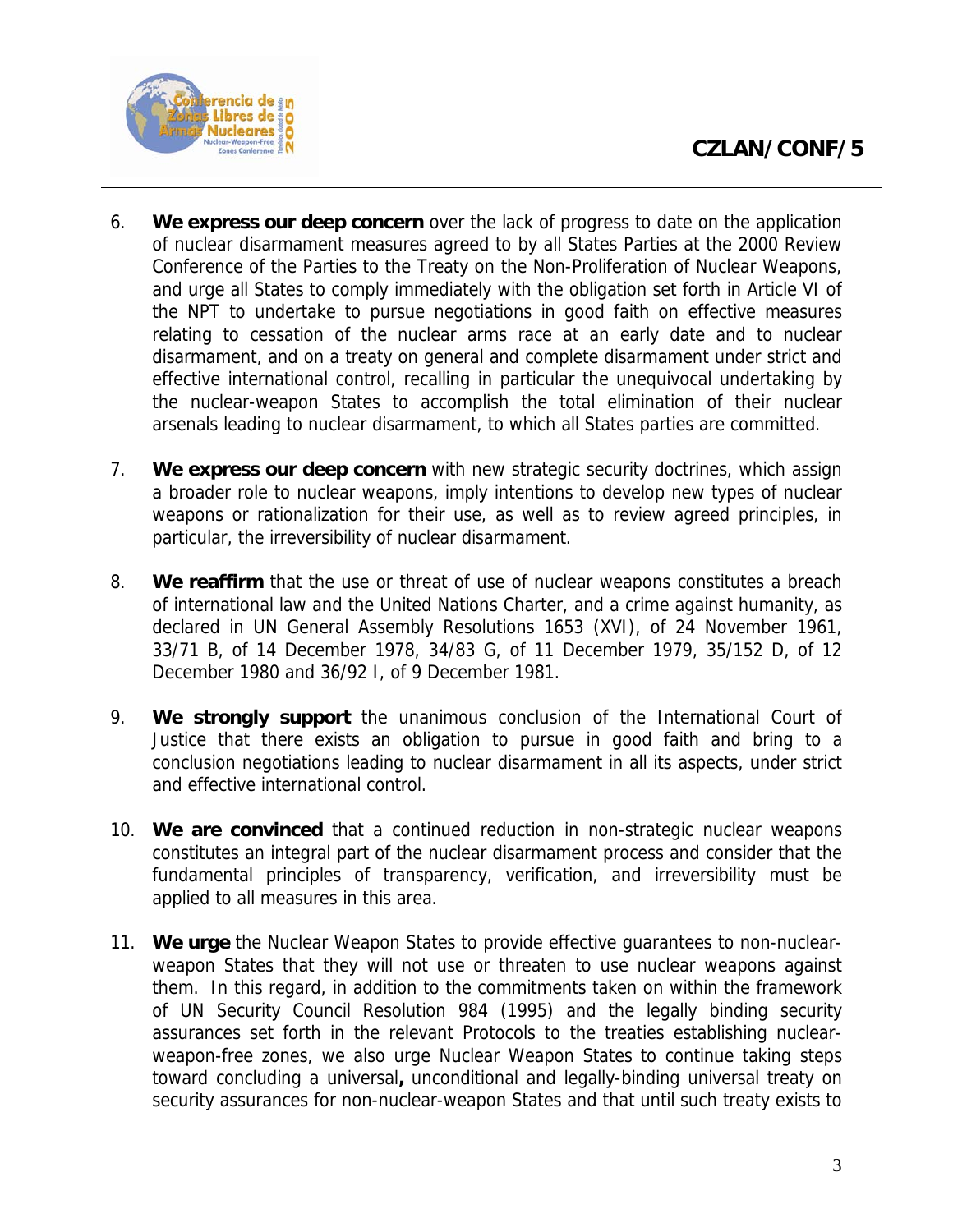

respect the commitments assumed regarding security assurances. Priority attention should be given to this matter.

- 12. **We urge** the Nuclear Weapon States and any other States listed or mentioned in the relevant Protocols to the treaties establishing nuclear-weapon-free zones that have not yet signed or ratified the Protocols to do so as soon as possible.
- 13. **We also urge** the Nuclear Weapon States that, having signed or ratified some of the relevant Protocols to a treaty establishing a nuclear-weapon-free zone, have done so with reservations or unilateral interpretations that affect the denuclearization status of that zone to modify or withdraw such reservations or unilateral interpretations.
- 14. **We recognize** that the status of a nuclear-weapon-free-zone should be respected by all State parties to the treaty establishing the zone as well as by States outside the region, including all States whose cooperation and support are essential for the maximum effectiveness of such a zone, namely, the Nuclear-Weapon-States and, if there are any, States with territory or that are internationally responsible for territories situated within the zone concerned.
- 15. **We proudly note with satisfaction** that with the entry into force of Treaties of Tlatelolco, Rarotonga and Bangkok, which had established nuclear-weapon-free zones in Latin America and the Caribbean, the South Pacific and Southeast Asia, along with the Antarctic Treaty and the Seabed Treaty, the areas of the world that are nuclear-weapon-free had been expanded.
- 16. **We similarly welcome** the efforts aimed at concluding the ratification process of the Treaty of Pelindaba, signed on 12 April 1996, which created Africa's nuclearweapon-free zone, and exhort the States of the region that have not yet done so to ratify the Treaty so it may enter into force. Likewise, we urge the Nuclear Weapon States and other States that are contemplated in its relevant Protocols to sign or ratify said Protocols if they have yet to do so.
- 17. **We express** our recognition and full support of Mongolia's international nuclearweapon-free status.
- 18. **We reiterate** our support for the establishment of a nuclear-weapon-free- zone in the Middle East and, in this regard, we reaffirm the importance of Israel's accession to the NPT and the placement of all its nuclear facilities under comprehensive IAEA safeguards, in realizing the goal of universal adherence to the Treaty in the Middle East.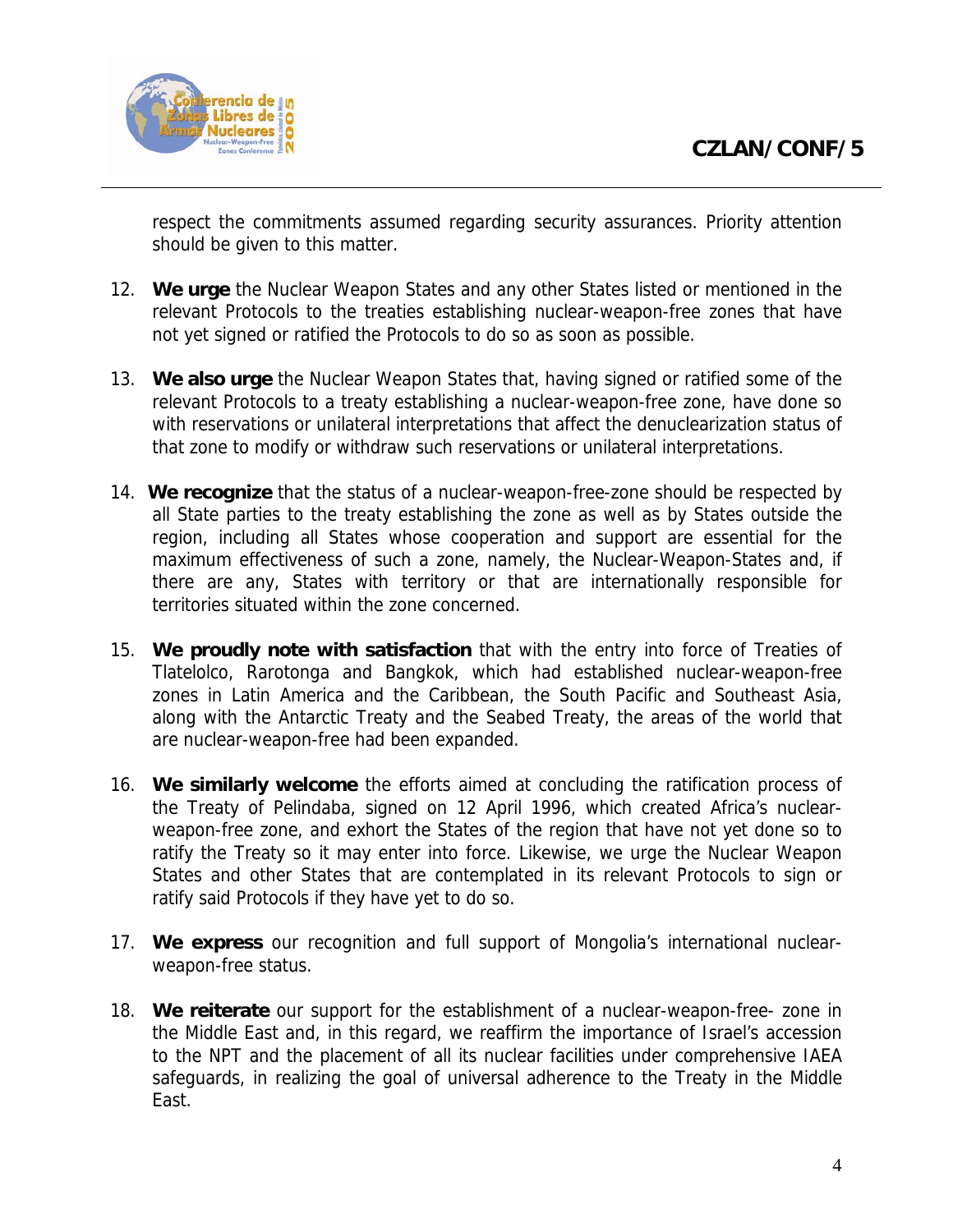

- 19. **We also reiterate** our support for the establishment of a nuclear-weapon-free zone in South Asia and urge India and Pakistan to accede to the Non-Proliferation Treaty as non-nuclear-weapon States and to place all their nuclear facilities under comprehensive Agency safeguards. We further urge both States to strengthen their non-proliferation export control measures over technologies, material and equipment that can be used for the production of nuclear weapons and their delivery systems.
- 20. **We welcome** the Tashkent statement of representatives of the five Central Asian States of February 2005, where they reaffirmed their strong commitments to establish a nuclear-weapon-free zone in Central Asia and urged all States, particularly the nuclear-weapon States, to fully cooperate with the five Central Asian States in implementing the Central Asian Nuclear-Weapon-Free Zone Treaty.
- 21. **We reaffirm our commitment** to reach the common objectives set forth in the Treaties of Tlatelolco, Rarotonga, Bangkok and Pelindaba to promote the nuclearweapon-free zones; to cooperate in the advancement of ratifications by all states that belong to a nuclear-weapon-free-zone as well as in the implementation of relevant instruments as a contribution to strengthen the NPT regime and achieve nuclear disarmament, including through mechanisms such as joint meetings of the States parties, signatories, and observers of those treaties, and cooperation agreements signed among them in a systematic manner within the framework of the NPT Review Conferences.
- 22. **We accept** the application of the relevant rules of international law, expressly recognized by States, to the maritime areas covered by the nuclear weapon free zones.
- 23. **We reiterate** our position for the total elimination of all nuclear testing and stress the significance of achieving universal adherence to the Comprehensive Nuclear Test Ban Treaty, including by all Nuclear Weapon States, which inter alia, should contribute to the process of nuclear disarmament. We highlight the importance of maintaining a moratorium on nuclear-weapon-test-explosions or any other nuclear explosions pending the entry into force of that Treaty. We reiterate that if the objectives of the Treaty were to be fully realized, the continued commitment of all signatories, especially the Nuclear Weapon States, to nuclear disarmament would be essential.
- 24. **We reaffirm** the inalienable right of all States to develop the research, production, and utilization of nuclear energy for peaceful purposes without discrimination, as well as the inviolability of nuclear facilities. We further reaffirm that the nuclear-weaponfree-zones should not prevent the use of nuclear science and technology for peaceful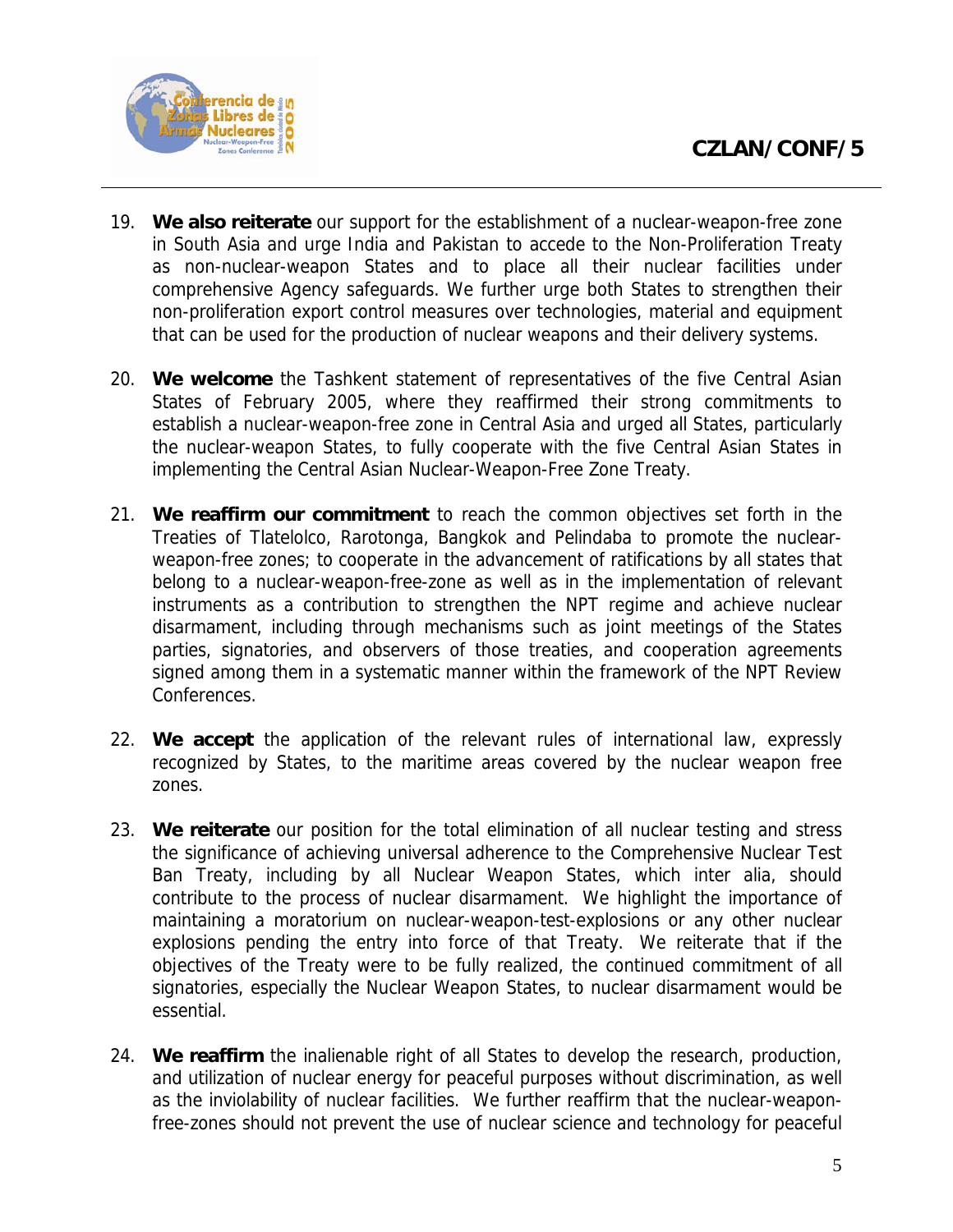

purposes, as well as the essential character of International Atomic Energy Agency (IAEA) technical cooperation activities in promoting the development of nuclear energy for peaceful purposes and preventing the diversion of atomic energy for military purposes. In this regard, we underscore the important role of the IAEA in verifying that nuclear energy is only used for peaceful purposes<sup>1</sup>.

- 25. **We reaffirm** that the nuclear-weapon-free zone could also promote, if provided for in the treaties establishing such zones, bilateral, regional and international cooperation for the peaceful use of nuclear energy in the zone, in support for socioeconomic, scientific and technological development of the State parties. We call upon all States in a position to do so to contribute to the financing of the IAEA technical cooperation activities, as essential in promoting nuclear energy for peaceful purposes, and represent valuable contributions in that regard, particularly in developing countries.
- 26. **We recognize** the fundamental role of the IAEA in the application and verification of compliance with the international safeguards regime provided for in the NPT and the relevant NWFZ treaties, as well as the efforts of the IAEA to strengthen the effectiveness of the IAEA safeguards system.
- 27. **We are firmly convinced** that the most effective way to prevent non-State actors from acquiring nuclear weapons is through the total elimination of those weapons, and to this end, we encourage cooperation among and between States and relevant regional and international organizations for strengthening national capacities in this regard.
- 28. **We express our deep concern** over the potential hazards underlying any use of radioactive wastes that would constitute radiological warfare and its implications for regional and international security, and express the hope that the effective implementation of the IAEA Code of Practice on the International Transboundary Movement of Radioactive Waste will enhance the protection of all States from the dumping of radioactive wastes in their territories.
- 29. **We reiterate our deep** concern over the potential serious ecological and security risks of transporting radioactive material and other dangerous waste by sea or other navigable waters and urge all States, particularly those that transport such materials, to strengthen the international legal code as regards security and responsibility measures applicable to this mode of transportation, through the effective application of the commitments adopted within the IAEA, the IMO and other international fora.

 $\overline{a}$ 

<sup>&</sup>lt;sup>1</sup> Please, see Rapporteur's report (CZLAN/CONF/4)